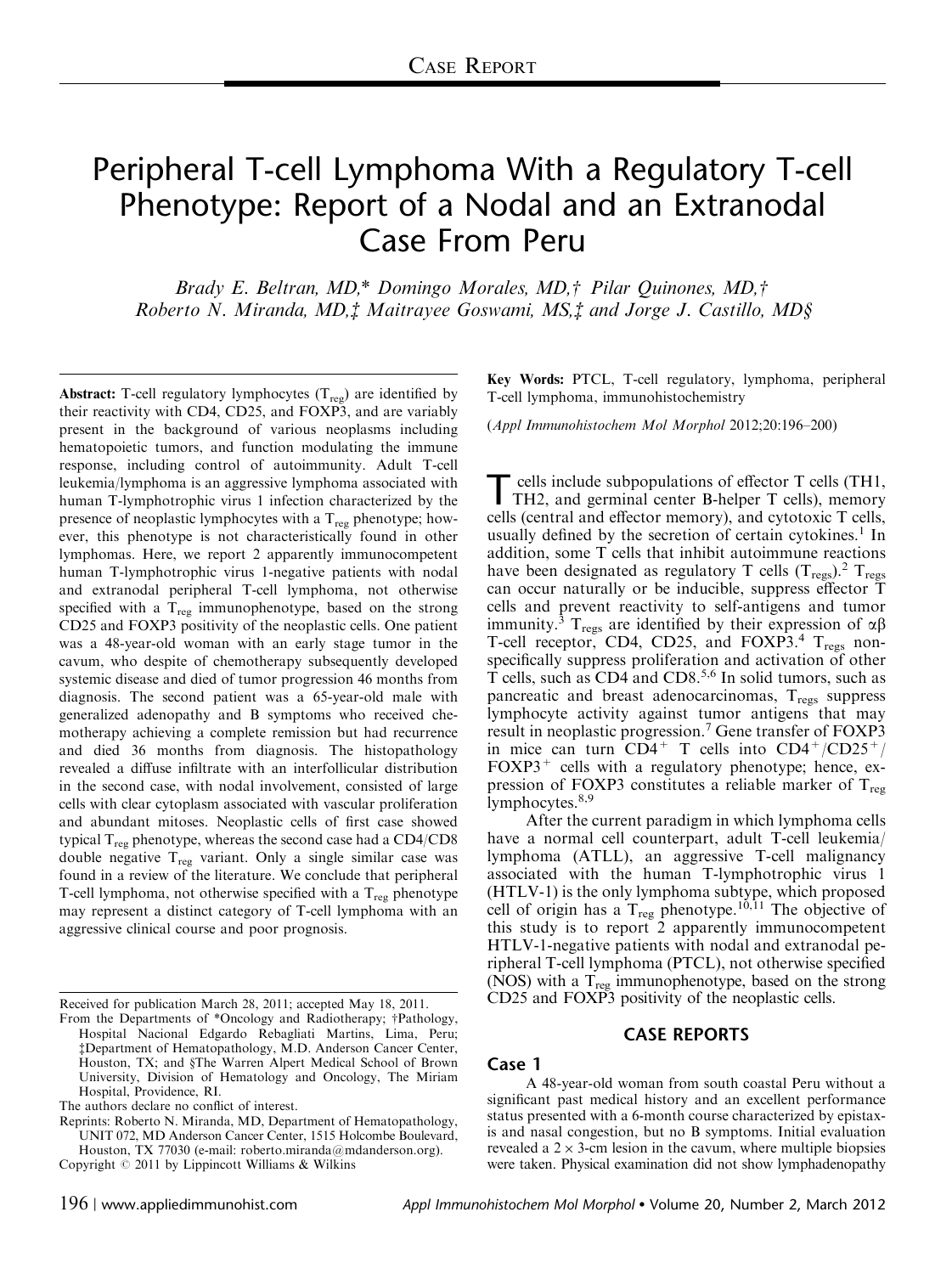or hepatosplenomegaly. Laboratory testing showed leukocytes,  $6 \times 10^9$ /L, with a normal differential; hemoglobin, 9.6 g/dL; and a platelet count of  $300 \times 10^9$ /L. The liver enzymes were within normal limits, lactate dehydrogenase level was 214 IU/mL (upper range:  $400$  IU/mL) and  $\beta$ 2-microglobulin was within normal range. Serologic studies for HTLV-1, hepatitis B, hepatitis C, and human immunodeficiency virus were negative. A computed tomographic (CT) scan revealed that tumor was confined to the cavum; and no cervical lymphadenopathy was noted. Biopsy diagnosis was PTCL, NOS, with a  $T_{reg}$  phenotype. Patient was categorized as stage IA with a low-risk International Prognostic Index[12](#page-3-0) and received standard doses of CHOP (cyclophosphamide, doxorubicin, vincristine, and prednisone) for 6 cycles, administered every 3 weeks. Patient achieved a complete response based on restaging CT scans at the end of chemotherapy. Recurrence was noted in left tonsil and cervical nodes 2 years later. Patient received ICE (ifosfamide, carboplatin, and etoposide) for 4 cycles with progression of disease; subsequently she received GDP (gemcitabine, dexamethasone, and cisplatin) for 6 cycles with locoregional progression. Radiotherapy was then pursued to her right cervical area up to 4000 Gy with a good response. Six months later, patient had a duodenal recurrence that presented with perforation. Patient died at 46 months from diagnosis.

#### Case 2

A 65-year-old man who presented with an 8-month course of weight loss of approximately 30 pounds; cervical and inguinal lymphadenopathy. He had a performance status ECOG 0 and denied fevers or night sweats. A CT scan revealed cervical, axillary, and inguinal lymphadenopathy, but no extranodal involvement. Lactate dehydrogenase level was within normal limits and  $\beta$ 2-microglobulin was  $3.0 \text{ mg/L}$  (normal range, 0.8 to 1.5 mg/L). Hemoglobin was 10.7 g/dL, leukocyte count was  $5.6 \times 10^9$ /L, and platelets were within normal range. HTLV-1 serology was negative. Cervical lymph node biopsy was diagnosed with PTCL, NOS. The patient was considered as a stage IIIB with a low-intermediate risk International Prognostic Index score. Patient received CHOP for 6 cycles given every 3 weeks, and achieved a complete response; however, he relapsed on cervical and axillary lymph nodes, 7 months later. Patient received 6 cycles of ICE with progressive disease, and then pixantrone in a clinical trial setting for 4 cycles with a partial response. Patient died from lymphoma progression, 36 months after his diagnosis.

#### PATHOLOGIC FINDINGS

#### Case 1

Histologic sections demonstrated a diffuse effacement of the nasopharyngeal architecture with a noninvolved subepithelium, where reactive small lymphocytes and histiocytes were noted (Fig. 1). The majority of the neoplastic infiltrate was deep into the specimen, and consisted of large, pleomorphic cells with abundant clear cytoplasm (Fig. 2). Nuclei were oval, vesicular with distinct central nucleoli, or hyperchromatic, irregular, elongated with dense chromatin. Numerous mitotic figures and scattered high endothelial venules, partially hyalinized were noted. Rare large Reed-Sternberg-like cells and scattered small to intermediate size cells with folded, hyperchromatic nuclei were also noted. Focal ulceration, necrosis, and karyorrhexis were noted. Immunohistochemical studies revealed that the neoplastic lymphocytes were positive for CD3 (Biocare, Concord, CA; dilution 1:200), CD25 (Novocastra, Buffalo Grove, IL, dilution



FIGURE 1. Case 1: Histologic section of cavum shows a diffuse effacement of the architecture with small lymphocytes and histiocytes under the mucosal surface. Hematoxylin and eosin,  $\times$  100.

1:1600), and FOXP3 (Abcam, Cambridge, UK; dilution 1:50). The neoplastic cells were negative for CD4 (Novocastra, Buffalo Grove, IL, dilution 1:20). Polymerase chain reaction used to detect proviral HTLV-1 DNA in the tumor using described methods was negative.<sup>[13](#page-4-0)</sup>

## Case 2

Histologic sections revealed subtotal effacement of the nodal architecture. The infiltrate was diffuse and interfollicular, surrounding residual lymphoid follicles with germinal centers [\(Fig. 3](#page-2-0)). The infiltrate consisted of large, pleomorphic cells with abundant clear cytoplasm. Numerous mitotic figures and scattered small-to-intermediate size hyperchromatic lymphocytes were admixed [\(Fig. 4\)](#page-2-0). Neoplastic cells were positive for CD3 ([Fig. 5\)](#page-2-0), CD4, CD25, and FOXP3 ([Fig. 6\)](#page-2-0).



FIGURE 2. Case 1: The neoplastic infiltrate consisted of large, pleomorphic cells with abundant clear cytoplasm. Cells display oval vesicular nuclei with distinct central nucleoli. There are numerous mitotic figures and scattered high endothelial venules, partially hyalinized. Hematoxylin and eosin,  $\,\times\,400.$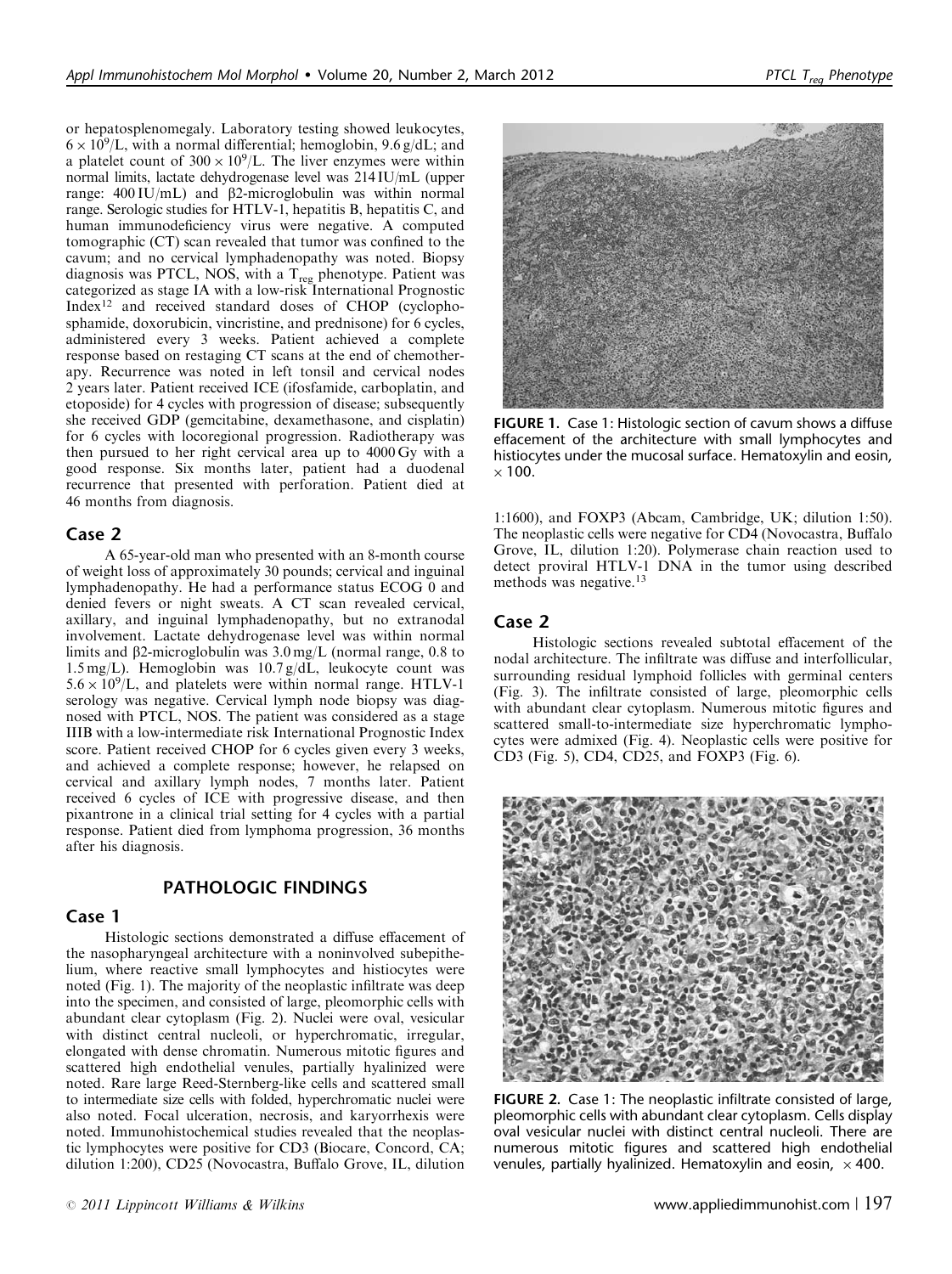<span id="page-2-0"></span>

FIGURE 3. Case 2: Section of lymph node shows malignant lymphoma with a diffuse and interfollicular pattern. Hematoxylin and eosin,  $\times$  100.

Both cases had scattered  $CD20<sup>+</sup>$  aggregates of small-tointermediate size lymphocytes, including lymphoid follicles with a rare germinal center in case 2. Interfollicular lymphocytes included large CD20<sup>+</sup> cells, some of which were positive for Epstein-Barr virus encoded RNA (EBER). EBER reacted mainly with large cells, but not with small background lymphocytes. Epstein-Barr Virus (EBV) latent membrane protein-1 was also positive in case 2. CD30 highlighted scattered intermediate and rare large cells. No reactivity of neoplastic cells with CD56 and T-cell intracellular antigen-1 was noted. CD21 highlighted scattered disrupted follicular dendritic cell (FDC) meshworks, which focally were perivascular in case 2. Bone marrow was negative for lymphoma in both cases. Biopsies of recurrence were performed in case 1, but not in case 2. Biopsies of recurrence of case 1 in left tonsil and cervical lymph node showed similar histopathology and phenotype as original biopsy.

### DISCUSSION

In this study, we describe 2 cases of nodal and extranodal HTLV-1-negative, PTCL, NOS with a  $T_{reg}$ 



FIGURE 4. Case 2: Neoplastic cells are large, pleomorphic with abundant clear cytoplasm. Hematoxylin and eosin,  $\,\times\,1000.$ 



FIGURE 5. Case 2: CD3 immunohistochemistry highlights the neoplastic cells growing in an interfollicular/paracortical pattern.  $\times$  100.

immunophenotype, based on the coexpression of CD25 and FOXP3 by the malignant cells; only 1 case was positive for CD4.  $T_{\text{reg}}$  lymphocytes are identified by their reactivity with FOXP3, and represent 5% to 10% of peripheral T cells;  $T_{\text{regs}}$  are responsible for the control of autoimmunity.[9](#page-3-0) ATLL is the only lymphoma that expresses FOXP3, and is considered derived from  $T_{\text{regs}}$ .<sup>[11,14](#page-3-0)</sup> Roncador et al $11$  reported a more aggressive clinical course in patients with FOXP3-positive ATLL, although the survival difference did not reach significance. Neoplastic ATLL cells could act as  $T_{reg}$ -like cells and induce immunosuppression, especially in the FOXP3-positive group.[14](#page-4-0) More recently, this finding has been challenged, suggesting that the FOXP3-positive cells are mainly a component of the reactive lymphocytes in the neoplastic microenvironment.<sup>[15](#page-4-0)</sup>

A review of the literature disclosed that only ATLL is characterized by a  $T_{\text{reg}}$  phenotype.<sup>[11,14,16–18](#page-3-0)</sup> In addition, Bonzheim et al<sup>19</sup> reported the only case of PTCL, NOS



FIGURE 6. Case 2: FOXP3 immunohistochemistry highlights the majority of the neoplastic cells.  $\times$  400.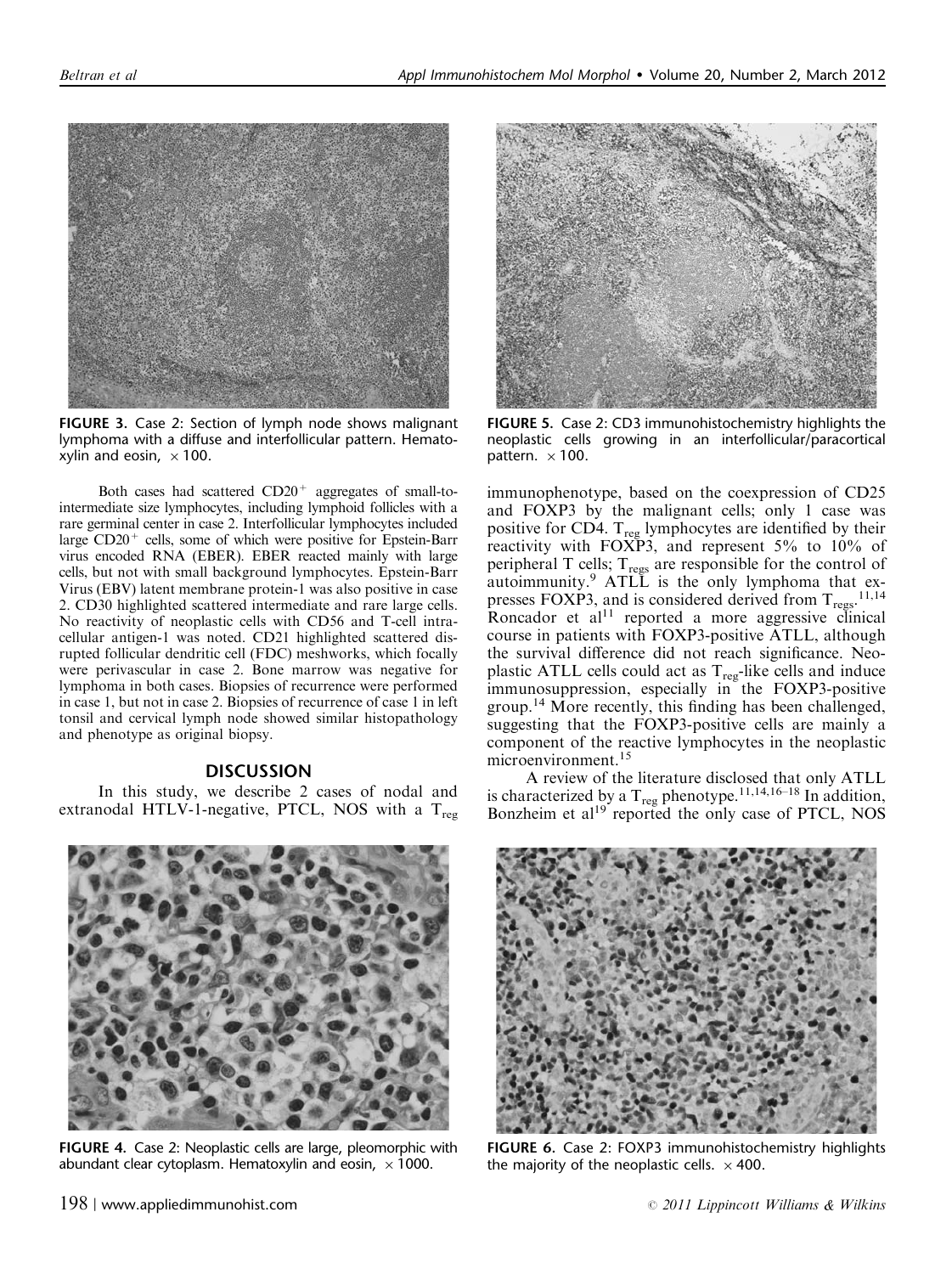<span id="page-3-0"></span>with an immunohistochemical profile similar to our cases. In this study on 83 cases including PTCL, NOS, angioimmunoblastic T-cell lymphoma (AITL), and anaplastic large cell lymphoma, only 4 of 6 cases of anaplastic lymphoma kinase-positive anaplastic large cell lymphoma showed weak and/or focal expression, consistent with the notion that  $T_{reg}$  PTCL is rare, if it at all exists, in the Western hemisphere. The only patient with PTCL, NOS with a  $T_{reg}$  phenotype was a 59-year-old man who presented with stage IV disease, had several complications during chemotherapy and died 1 month after diagnosis. Our first case presented with stage I PTCL, NOS, who had an initial response to CHOP and radiotherapy; however, had a locoregional relapse followed by progression of disease, and chemoresistance. It is interesting to note that, our case showed positivity for EBV latent membrane protein-1 and EBER within the Reed-Sternberg-like cells. It is considered that EBV infection induces transformation of lymphocytes into Reed-Sternberg-like cells in patients with PTCL.<sup>[20,21](#page-4-0)</sup> It could be hypothesized that  $T_{\text{regs}}$  could have contributed to local immunosuppression and EBV activation, favoring a more resistant lymphoma.

From our review of 2 cases with HTLV-1-negative PTCL with a  $T_{\text{reg}}$  phenotype, the histopathology is characterized by a marked predominance of large cells, some of which display distinct central nucleoli, reminiscent of immunoblasts. The neoplastic cells show a clear cytoplasm and abundant mitoses. Few reactive small lymphocytes, increased vascularity and occasional eosinophils are found in the background. The immunophenotype that supports a  $T_{reg}$  phenotype is  $CD3^+$ ,  $CD4^+$ ,  $CD8^-$ ,  $CD25^+$ , and  $FOX\overline{P}3^+$ , however, rare subsets of  $T_{reg}$  lymphocytes are described as CD4<sup>-</sup>, similar to the phenotype of our second case, constituting so-called double negative  $T_{\text{reg}}$ .<sup>[22](#page-4-0)</sup> The differential diagnosis includes the lymphomatous form of ATLL, where large cells are predominant. Diagnosis of ATLL requires positive serology and confirmatory testing for viral integration.<sup>23</sup> Affected patients proceed from endemic areas such as Japan, the Caribbean basin or South America, including Peru. Our cases had negative serology and polymerase chain reaction testing for DNA provirus was negative. Otherwise, many of the described features of the 2 cases we describe with a  $T_{reg}$  phenotype may overlap with the usual findings of ATLL cases.  $T_{reg}$  PTCL may mimic AITL because of the presence of extensive interfollicular growth, neoplastic cells with clear cytoplasm and admixed large B cells, which frequently express EBV antigens or encoded RNA[.24](#page-4-0) However, the neoplastic cells are not as abundant as in our cases. In addition, there usually is a predominance of small clusters of intermediate size atypical lymphocytes in AITL, and is not easy to determine cellular atypia. The neoplastic cells of AITL usually express CD4, CXCL13, CD10, and BCL-6, consistent with a germinal center helper T-cell. The increased vascularity observed in our cases of PTCL with a  $T_{reg}$  phenotype may also mimic the arborescent vascular proliferation of high endothelial vessels associated with FDCs of AITL. Only 1

of the 3 cases had a mild increase of FDC meshworks around a small vessel, whereas 2 cases did not have detectable FDC meshworks. The distinction between AITL and PTCL with a  $T_{reg}$  phenotype and increased FDC meshworks would rely on the neoplastic cell phenotype.

From our perspective, a strong expression of FOXP3 and a  $T_{\text{reg}}$  phenotype may have caused antitumor immunosuppression, leading to an aggressive behavior in these patients with PTCL, NOS, and a  $T_{reg}$  phenotype. As PTCL is heterogeneous, a  $T_{reg}$  phenotype may help define a distinct entity for those HTLV-1 negative cases, and the need to establish new therapeutic approaches for FOXP3 positive PTCL. Comparable with ATLL, immunodeficiency would be expected in this type of lymphoma with a  $T_{\text{reg}}$  phenotype. In fact, both of our cases had EBV<sup>+</sup> Reed-Sternberg-like cells admixed with the T-cell neoplastic infiltrate. However, the role of immunosuppression is rather unclear given the lack of associated immunodeficiency by laboratory or clinical parameters.

In conclusion, FOXP3 expression can be found in PTCL, NOS of nodal, and extranodal sites, and it may potentially constitute a target for molecular targeted therapies. Prospective studies should validate the potential prognostic role of the  $T_{reg}$  phenotype and the potential therapeutic value of targeting FOXP3 in PTCL.

#### REFERENCES

- 1. Woodland DL, Dutton RW. Heterogeneity of CD4(+) and CD8(+) T cells. Curr Opin Immunol Rev. 2003;15:336–342.
- 2. Cvetanovich GL, Hafler DA. Human regulatory T cells in autoimmune diseases. Curr Opin Immunol Rev. 2010;22:753-760.
- 3. Elkord E, Alcantar-Orozco EM, Dovedi SJ, et al. T regulatory cells in cancer: recent advances and therapeutic potential. Expert Opin Biol Ther. 2010;10:1573–1586.
- 4. Sakaguchi S, Sakaguchi N, Asano M, et al. Immunologic selftolerance maintained by activated T cells expressing IL-2 receptor alpha-chains (CD25): breakdown of a single mechanism of selftolerance causes various autoimmune diseases. J Immunol. 1995;155: 1151–1164.
- 5. Takahashi T, Kuniyasu Y, Toda M, et al. Immunologic selftolerance maintained by CD25+CD4+ naturally anergic and suppressive T cells: induction of autoimmune disease by breaking their anergic/suppressive state. Int Immunol. 1998;10:1969-1980.
- 6. Shevach EM, McHugh RS, Piccirillo CA, et al. Control of T-cell activation by  $CD4 + CD25 +$  suppressor T cells. *Immunol Rev.* 2001;182:58–67.
- 7. Liyanage UK, Moore TT, Joo HG, et al. Prevalence of regulatory T cells is increased in peripheral blood and tumor microenvironment of patients with pancreas or breast adenocarcinoma. J Immunol. 2002;169:2756–2761.
- 8. Fontenot JD, Gavin MA, Rudensky AY. Foxp3 programs the development and function of  $CD4 + CD25 +$  regulatory T cells. Nat Immunol. 2003;4:330–336.
- Hori S, Sakaguchi S. Foxp3: a critical regulator of the development and function of regulatory T cells. Microbes Infect. 2004;6:745-751.
- 10. Karube K, Ohshima K, Tsuchiya T, et al. Expression of FoxP3, a key molecule in CD4CD25 regulatory T cells, in adult T-cell leukaemia/lymphoma cells. Br J Haematol. 2004;126:81-84.
- 11. Roncador G, Garcia JF, Garcia JF, et al. FOXP3, a selective marker for a subset of adult T-cell leukaemia/lymphoma. Leukemia. 2005; 19:2247–2253.
- 12. The International Non-Hodgkin's Lymphoma Prognostic Factors Project. A predictive model for aggressive non-Hodgkin's lymphoma. N Engl J Med. 1993;329:987–994.